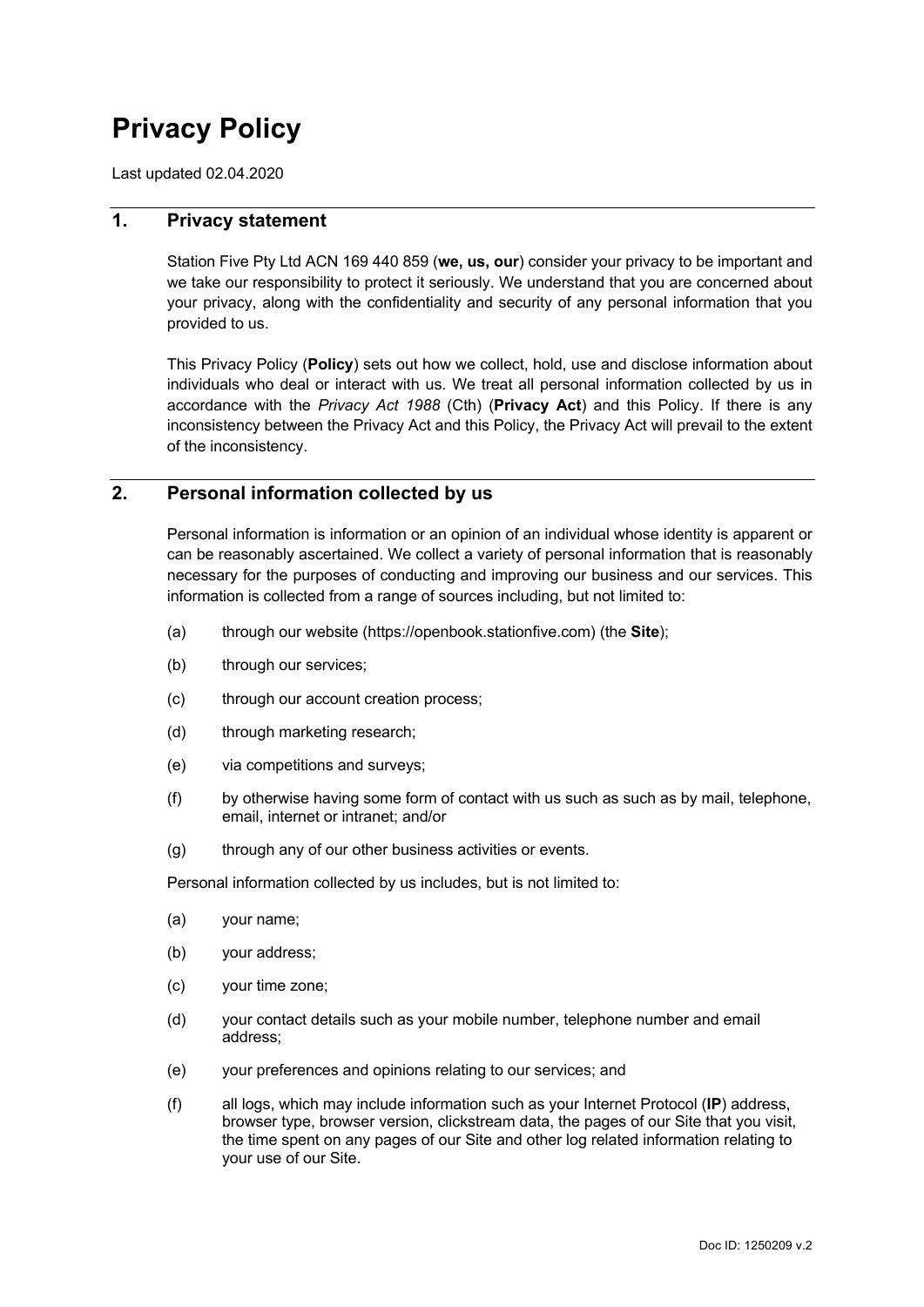We endeavour to only collect personal information from you, where it is reasonable and practical to do so.

# **3. Use of personal information**

Much of the data we collect is aggregated, and this information is effectively anonymous to us. In general we use personal information for providing, evaluating, improving, personalising and developing our business and our services. More specifically we use personal information for:

- (a) improving our services and user satisfaction;
- (b) providing a service that has been requested;
- (c) providing support to you;
- (d) promoting and delivering our services to you;
- (e) determining whether an individual is suitable for a position within our business, as an employee or contractor for a current or future project;
- (f) our internal research and statistical purposes (including market segmentation and customer value analysis); and
- (g) enabling us to forward to you other information or material which we believe may be of interest to you.

#### $3.1$ **Licences**

### a) **Customer Data**

- (i) The Customer hereby grants to Station Five a non-exclusive, non-transferable licence to use the Customer Data to perform its obligations under this agreement.
- (ii) The licence granted in sub-clause 3.1a)(i) above terminates upon the termination of this agreement for any reason.

### b) **De-identified Customer Data**

- (i) The Customer hereby grants to Station Five a non-exclusive, nontransferable, licence to use De-identified Customer Data for purposes of, including but not limited to, Station Five using machine learning on the Deidentified Customer Data to improve Station Five's suite of products and automation tools, including but not limited to the Licensed Software, which tools may or may not be used in performance of this agreement.
- (ii) The licence granted in sub-clause b)(i) above extends in perpetuity and survives termination of this agreement for any reason.

# **4. Protecting your personal information**

### $4.1$ **Steps we take**

We take reasonable steps to protect personal information we hold (including your personal information) from: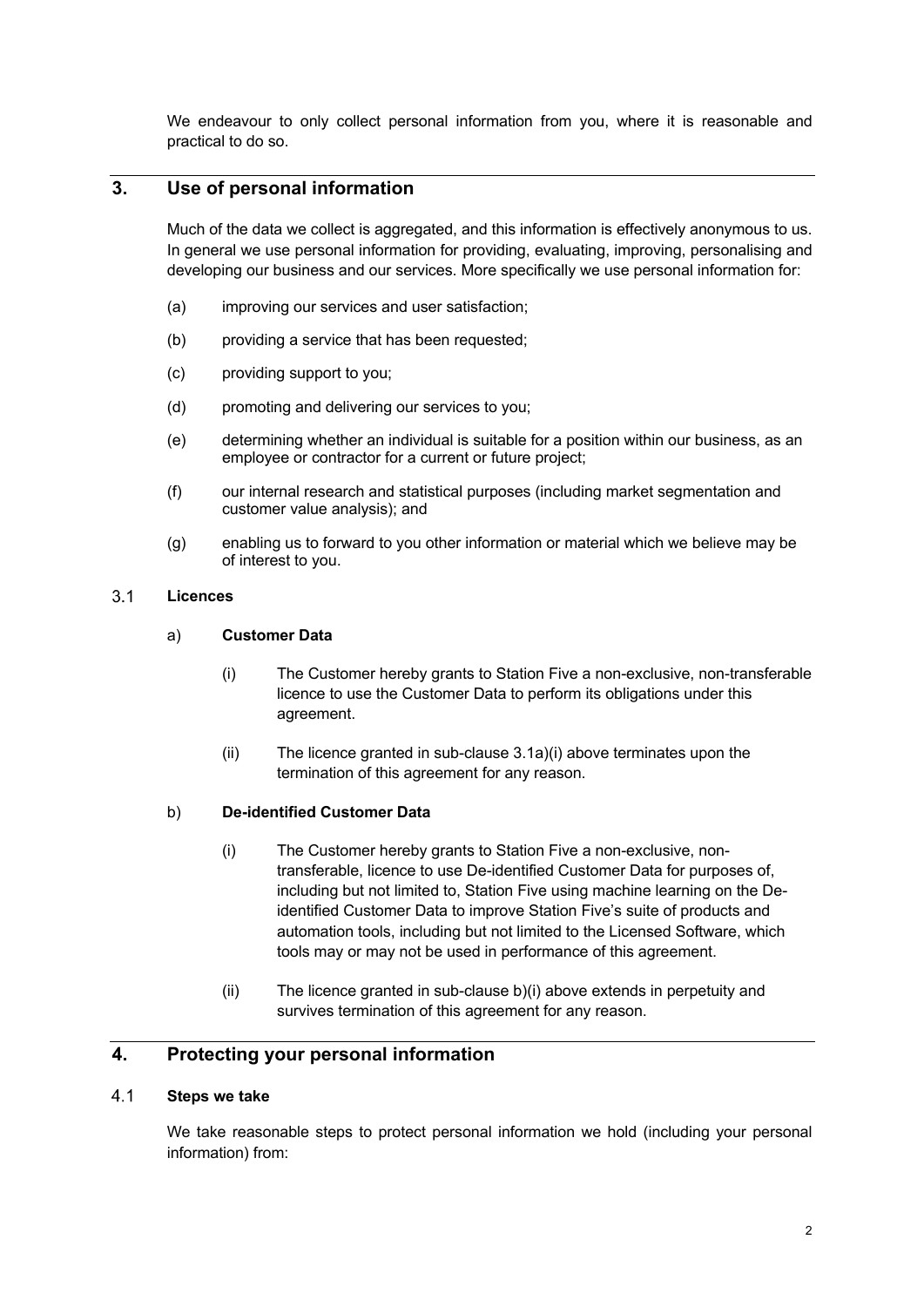- (a) misuse, interference and loss; and
- (b) unauthorised access, modification or disclosure.

The precautionary steps we take to protect personal information include:

- (a) adopting measures to protect our computer systems and networks for storing, processing and transmitting personal information;
- (b) adoption of procedural and personnel measures for limiting access to personal information by our staff;
- (c) regularly reviewing our information collection, storage and processing practices; and
- (d) such other security measures we consider reasonable and appropriate from time to time.

Notwithstanding that we use our best endeavours to protect all personal information we collect and hold, we unfortunately cannot guarantee its complete security.

### $4.2$ **De-identifying and deleting personal information**

When your personal information is no longer required to be kept by us, we will take reasonable steps to destroy or delete the personal information in a confidential manner.

# **5. Disclosure of personal information**

### $5.1$ **Disclosure generally**

We do not disclose your personal information to any third party, other than those requiring such information for the purposes for which the information was collected, including:

- (a) to external service providers so that they can provide financial, administrative or other services in connection with the operation and improvement of our business;
- (b) as permitted under the Privacy Act; and
- (c) with your consent, or if you are deemed to reasonably expect that your information would be passed to the person to whom the personal information is disclosed.

### $5.2$ **Information you make public**

Certain services we provide and features on our Site are open to any other account holder to view, such as our blog, community forum and certain aspects of your personal profile. Any information you create or post in these locations may be available and accessible to other members of the Site.

The Site also enables you to upload, post, transmit, display, perform or distribute content, information or other data, which may include your personal information. Any information that you choose to disclose by means of such features becomes public information.

We strongly urge you to exercise caution when deciding to disclose your personal information by means of such features. You agree to assume all responsibility for all personal information that you have made public.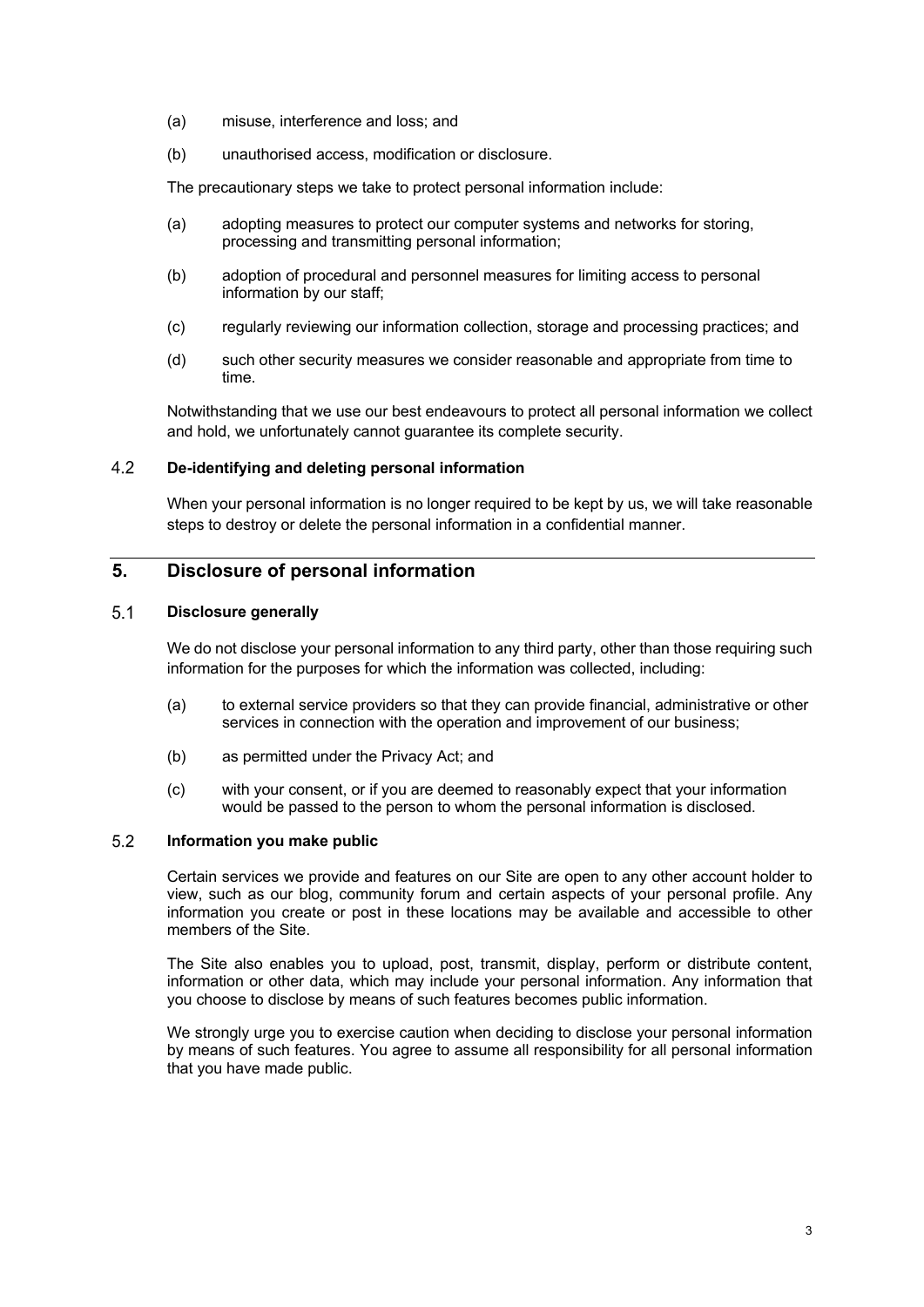### **6. Competitions**

### 6.1 **Our competitions**

Predominately all competitions offered by us are hosted on our servers and are conducted, with respect to the collection and use of personal information, in accordance with this Policy.

#### $6.2$ **Third party competitions**

Competitions run by a third party, such as by one of our sponsor or by one of our advertisers, will host their own contests on their servers and will collect their own personal information. Therefore, we strongly recommend that before signing up to any third party competition you carefully review the applicable privacy policy of that third party site.

# **7. Cookies**

Cookies are files with small amounts of data, which may include an anonymous unique identifier. Cookies are sent to your browser from a website and stored on your computer's hard drive.

Like many sites, we use "cookies" to collect information. You can instruct your browser to refuse all cookies or to indicate when a cookie is being sent. However, if you do not accept cookies, you may not be able to use some features of our Site.

# **8. Web beacons**

Web beacons (also known as clear gifs, pixel tags or web bugs) are tiny graphics with a unique identifier, similar in function to Cookies, and are used to track the online movements of web users or to access Cookies.

Unlike Cookies which are stored on the user's computer hard drive, web beacons are embedded invisibly on web pages (or in e-mail).

Web beacons may be used to deliver or communicate with Cookies, to count users who have visited certain pages and to understand usage patterns.

Like many sites, we use web beacons to collect information which is done in accordance with this policy.

### **9. Overseas disclosure**

#### $9.1$ **Overseas IT service providers**

We may disclose personal information to outsourced information technology service providers, including cloud computing providers and data storage providers, based overseas primarily located in the United States of America and Europe.

We will take reasonable steps to ensure such overseas recipients do not breach the Australian Privacy Principles (**APP's**) or are subject to laws or a scheme substantially similar to the APP's.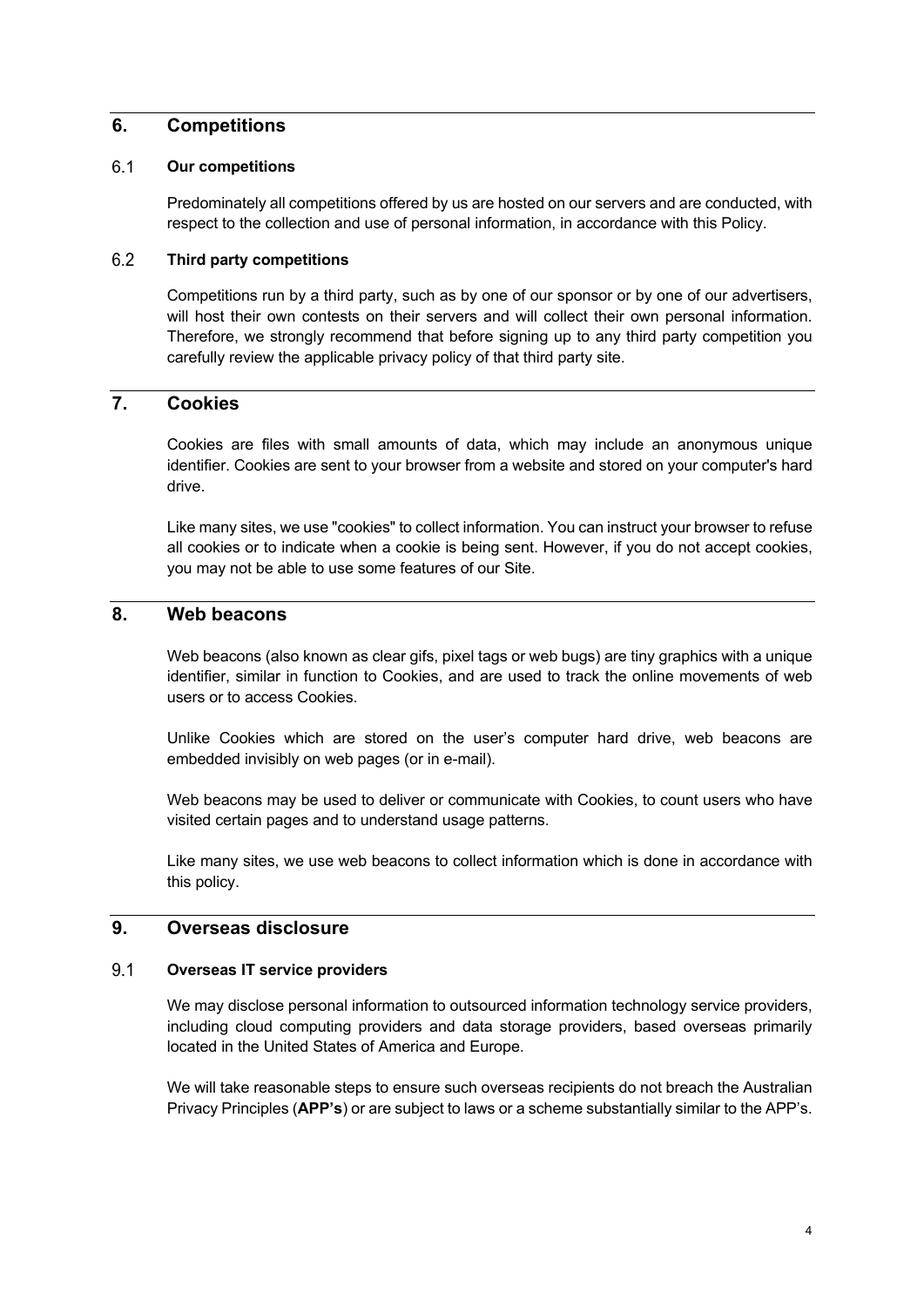### $9.2$ **Disclosure for analytics**

We may use Google Analytics to track your usage of our Site. Google Analytics is a web analysis service provided by Google. Google utilises the data collected to track and examine the use of the Site, to prepare reports on the Site's activities and share them with other Google services.

Google may use the data collected to contextualise and personalise the ads of its own advertising network. Personal data collected by Google includes cookie and usage data, which is processed in the USA. You can find Google's privacy policy here: http://www.google.com.au/policies/privacy/.

### 9.3 **Consent to overseas disclosure**

Other than as contemplated in this clause 9, we will only disclose your personal information to an overseas recipient if:

- (a) you consent to the transfer; or
- (b) the disclosure of the information is required or authorised by or under an Australian law, other applicable law or a court/tribunal order.

# **10. Third parties**

Our Site may contain links to other sites that are not operated by us. If you click on a third party link, you will be directed to that third party's site. We strongly advise you to review the privacy policy of every site you visit.

We confirm that we have no control over, and assume no responsibility for, the content, privacy policies, or practices of any third party sites or services whatsoever.

You should be aware that your ability to opt-out of a third party tool or platform will depend on the conditions governing your agreement with that third party.

# **11. Accessing and updating your personal information**

### $11.1$ **Access to Personal Information**

We will provide you with access to your personal information held by us unless:

- (a) giving access would be unlawful; or
- (b) denying access is required under the Privacy Act or any other applicable law.

### $11.2$ **Request for Access**

If you would like access to your personal information aside from your account information, you must contact us in writing making such a request. Following receipt of your request, we will contact you and either provide you with the information you have sought, or return to you with an explanation detailing why we will not provide you with the information.